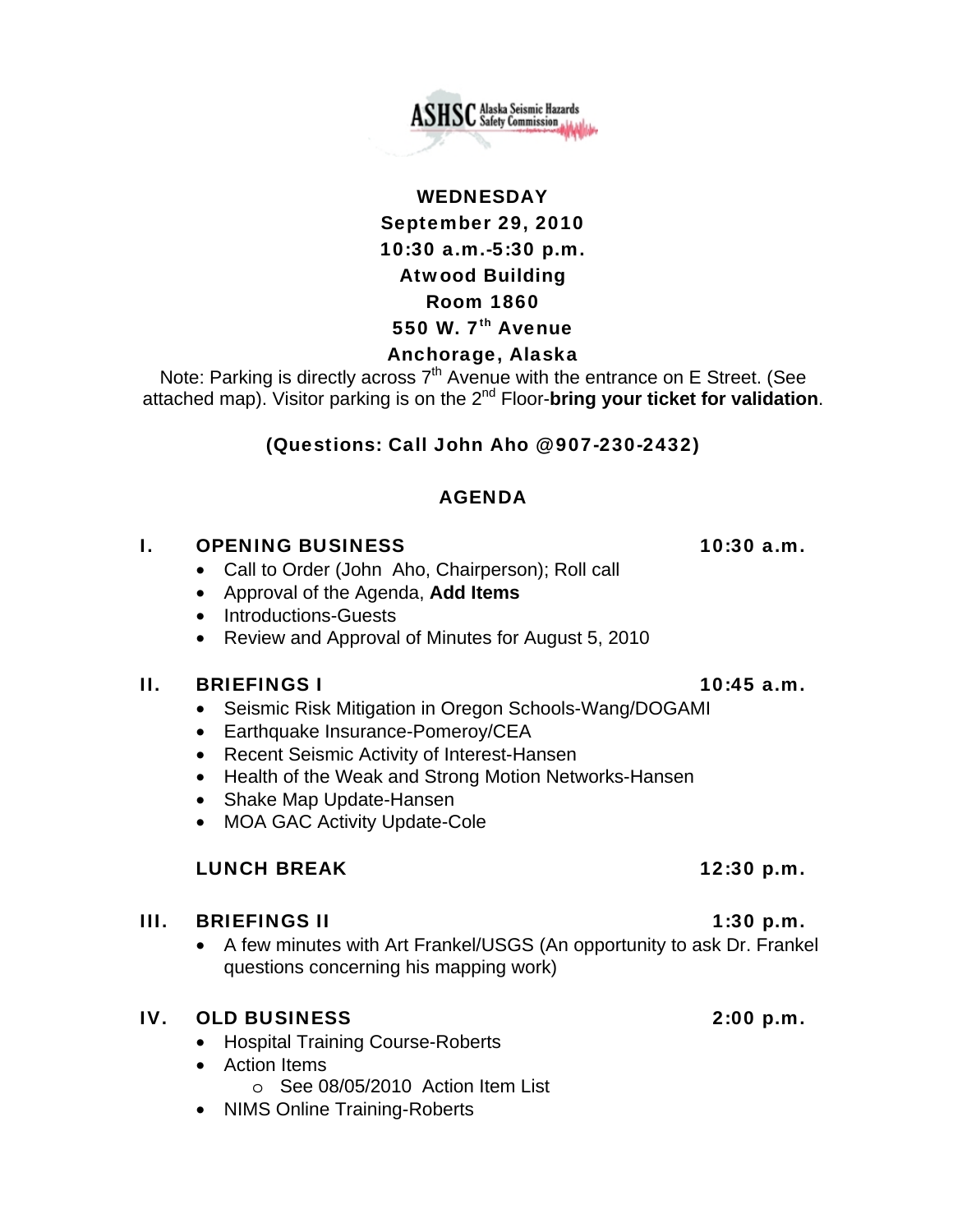

## V. MEETINGS OF INTEREST 2:15 p.m.

- Joyner Lecture, Art Frankel/USGS, "Progress & Controversy in Seismic Hazard Mapping", Anchorage, September 29, 2010
- Seismic Structural & Non-structural Mitigation for Hospitals & Resident Health Care Facilities, October 5, 2010, Anchorage, AK
- ANSS Network Committee, November 1-3, 2010, Menlo Park, CA
- GSA Annual Meeting, October 31-November 3, 2010, Denver, CO
- Tsunami Managers & Modelers, November 16-18, 2010, CA
- AGU Meeting, December 2010, San Francisco, CA
- 2014 National Earthquake Engineering Conference-Anchorage
- Assoc. of Engineering & Environmental Geologists, September 19-20, 2010, Anchorage, AK

## V. COMMITTEE MEETINGS 2:30 p.m.

- Insurance-*White*, Aho, Carver, Kelly, 2:30-3:30 p.m. Pomeroy-visitor
- Schools-Kelly, Carver, Aho, Roberts, Cole, 3:30-4:30 p.m. Kito-visitor
- Earthquake Scenario-*Combellick*, Aho, Carver, 4:30-5:30 p.m. Cole, Roberts, Hansen

## V. JOYNER LECTURE

• Art Frankel/USGS-"Progress and Controversy in Seismic Hazard Mapping", September 29, 2010, 7:00-8:30 p.m., Cuddy Hall, UAA Campus (see brochure and map)

## VII. MEETING TO BE CONTINUED 9/30/2010 at 8:30 a.m.

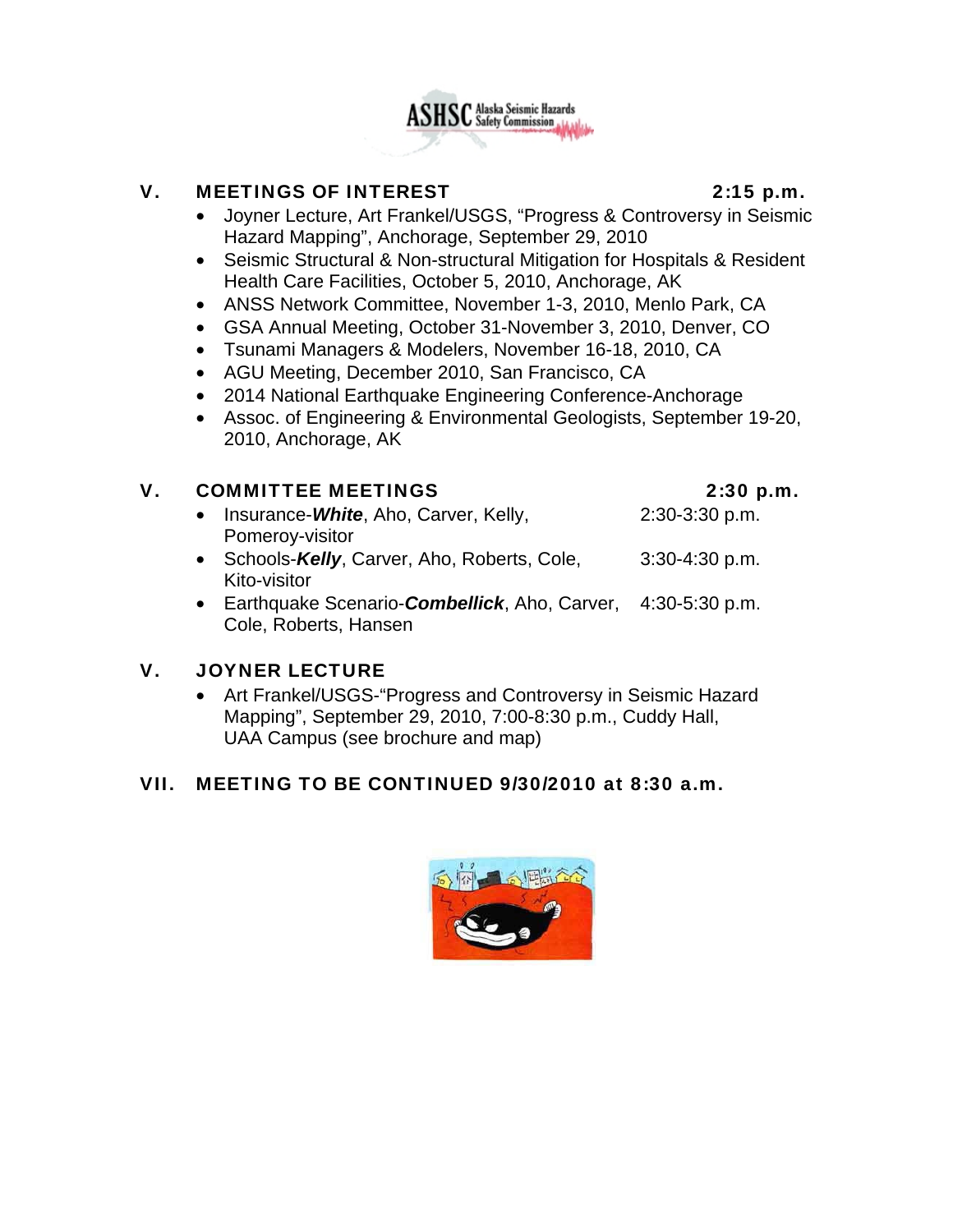

## **THURSDAY** September 30, 2010 8:30 a.m.-4:30 p.m. Atwood Building Room 1860 550 W. 7<sup>th</sup> Avenue Anchorage, Alaska

Note: Parking is directly across  $7<sup>th</sup>$  Avenue with the entrance on E Street. Visitor parking is on the 2nd Floor-**bring your ticket for validation**.

## (Questions: Call John Aho @ 907-230-2432)

## AGENDA

### **I.** OPENING BUSINESS 8:30 a.m.

- Call to Order (John Aho, Chairperson); Roll call
- Approval of the Agenda, **Add Items**
- Introductions-Guests

### II. CRITICAL DEADLINES 8:45 a.m.

- ASHSC Report to WSSPC TBD
- Committee Chairs Summary December 15, 2010
- 2010 Report to Legislature-Draft December 31, 2010
- 2009 Report to Legislature-Final January 15, 2011
- Legislative Trip **January**, 2011

### III. NEW BUSINESS 9:15 a.m.

- ASHSC Response to a Damaging Seismic Event in Alaska-All (3-hour Commission discussion continued)
- Future Briefings
	- o Mat-Su Prison Presentation
	- o MOA Emergency Operations Center Tour
	- o Utilities Risk Mitigation Approaches
	- o DOT Inventory of Bridges
	- o Gas Pipeline
	- o Other Suggestions
	- o Near-shore Tsunamis-Hansen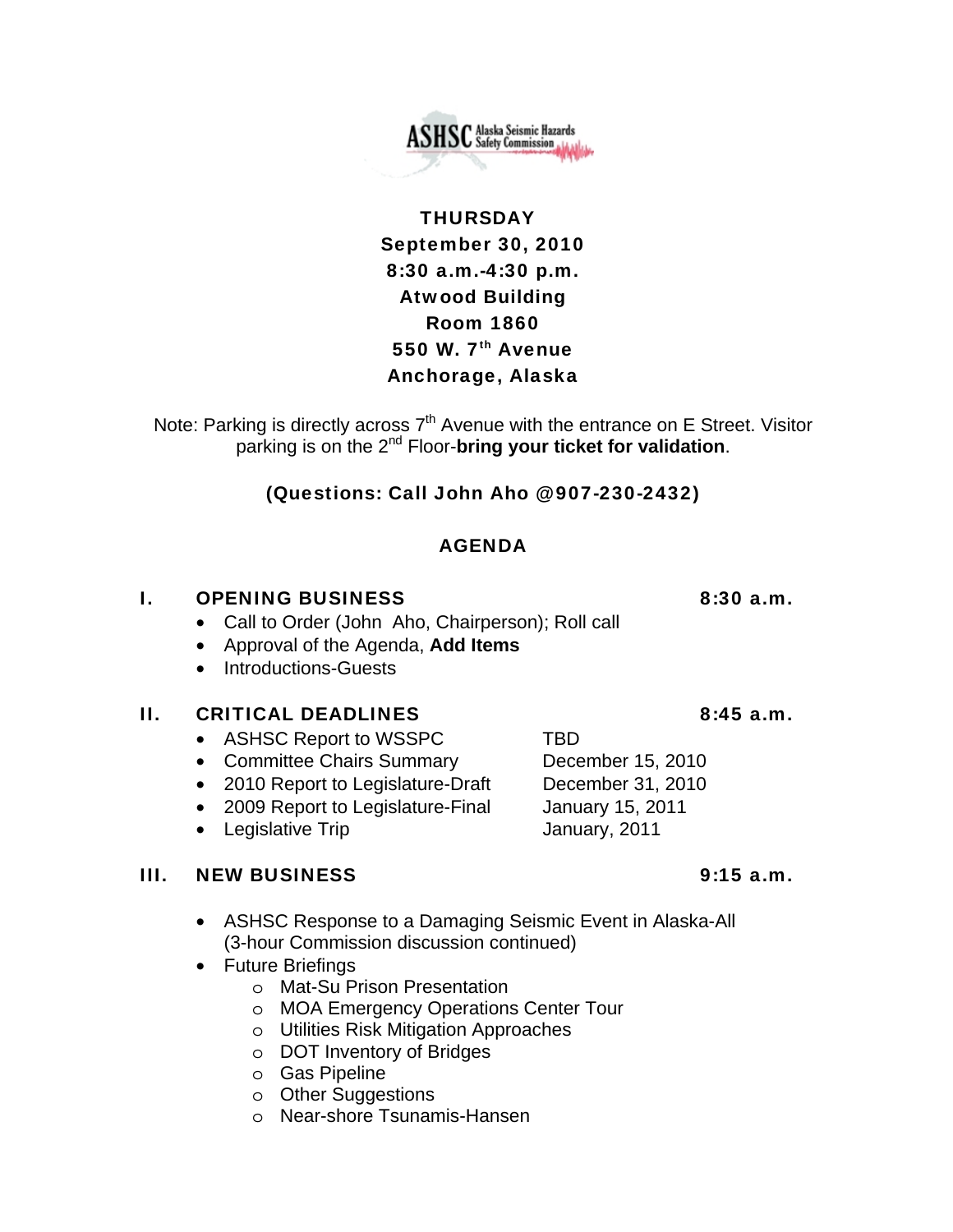

## III. BRIEFINGS III 9:30 a.m.

|      | Tsunami Center Update-Whitmore/NOAA<br>$\bullet$<br><b>USGS Activities in Alaska-Haeussler/USGS</b><br>Utilities Seismic Risk Mitigation Activities-<br>$\bullet$<br>Dunham/CEA<br>(Presentation times include 15-minutes for questions) | $9:30-10:15$ a.m.<br>10:15-11:00 a.m.<br>11:00-11:45 a.m. |
|------|------------------------------------------------------------------------------------------------------------------------------------------------------------------------------------------------------------------------------------------|-----------------------------------------------------------|
|      | <b>LUNCH BREAK</b>                                                                                                                                                                                                                       | $11:45$ a.m.                                              |
| IV.  | <b>COMMITTEE MEETINGS (Continued)</b><br>Earthquake Hazards-Carver, Combellick, Aho,                                                                                                                                                     | 1:00 p.m.                                                 |
|      | Hansen, Cole<br>Education & Outreach-Dunham, Aho, Hansen,<br>$\bullet$                                                                                                                                                                   | 1:00-2:00 p.m.                                            |
|      | Roberts, Miller, Kelly<br>Response & Recovery-Roberts, Aho, Kelly, Cole,<br>$\bullet$                                                                                                                                                    | 2:00-3:00 p.m.                                            |
|      | Dunham                                                                                                                                                                                                                                   | 3:00-3:30 p.m.                                            |
|      | Partnership-Aho, Carver, Cole, Kelly<br>$\bullet$<br>• 10 <sup>th</sup> U.S. Conference on Earthquake Engineering,                                                                                                                       | 3:30-4:00 p.m.                                            |
|      | Aho, Cole, Kelly, Hansen                                                                                                                                                                                                                 | 4:00-4:30 p.m.                                            |
| V.   | <b>REPORTS</b> (5 minutes each)<br>Chairman<br>Presentations<br>$\circ$<br><b>APIP</b><br>$\circ$<br><b>PDDA Course</b><br>$\circ$<br>o Seismic Safety Councils Tasks<br><b>Committee Reports</b><br>Given at each committee meeting     | 4:30 p.m.                                                 |
| VI.  | <b>GENERAL DISCUSSION</b><br>Public<br>$\bullet$<br><b>Commission Members</b>                                                                                                                                                            | 4:40 p.m.                                                 |
| VII. | <b>ADMINISTRATIVE MATTERS</b><br><b>Budget Report-Woolery</b><br><b>ASHSC Web Site Update Status-Woolery</b><br>$M$ and $M$ and $n = 1$ and $\pi$ also and $\pi$ and $\pi$ $\lambda$ $M$ and $\pi$ $\lambda$ $\alpha$ $\alpha$ $\alpha$  | 4:45 p.m.                                                 |

• Next Meeting Date (Teleconference)-November 4, 2010